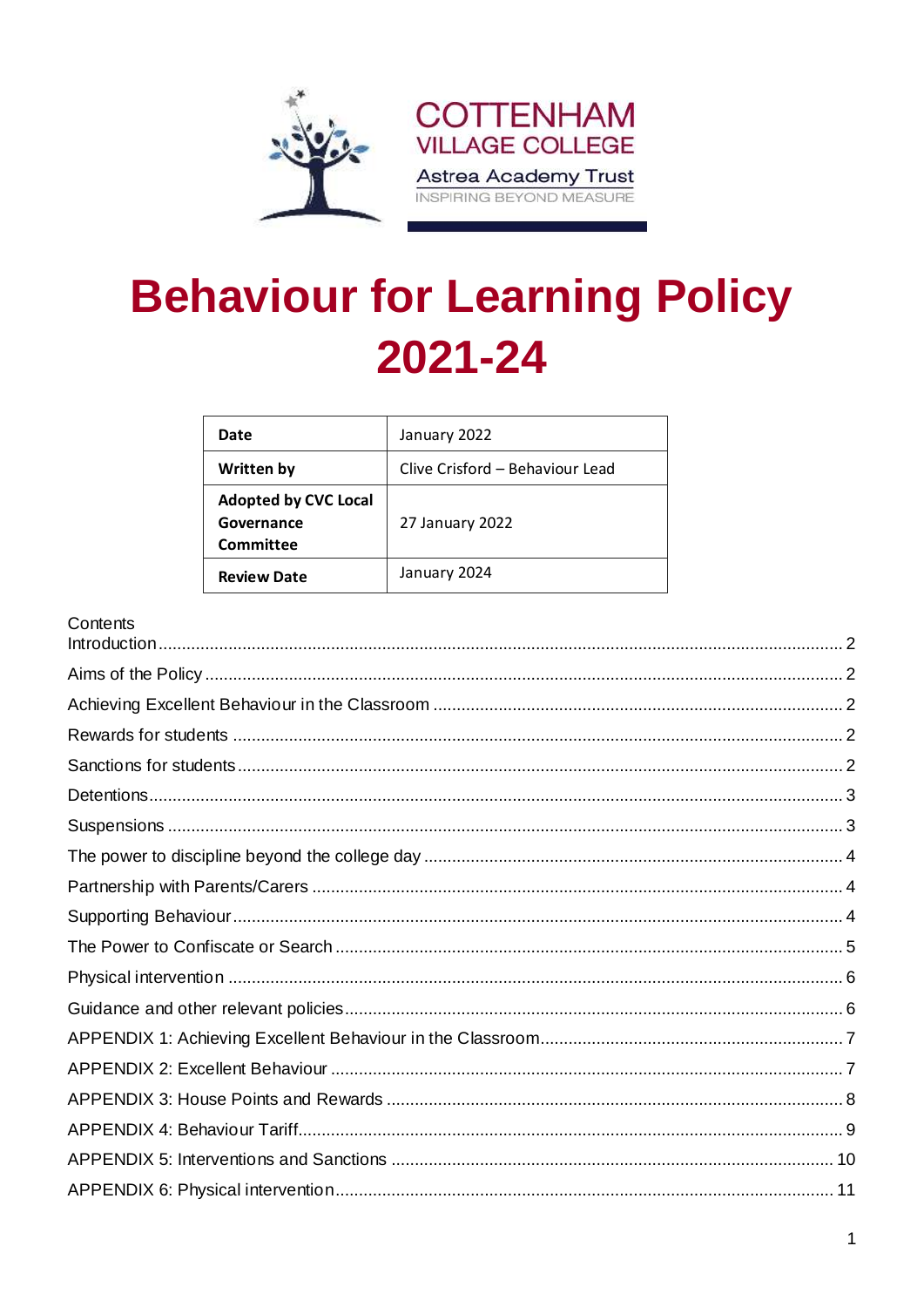### <span id="page-1-0"></span>**Introduction**

At Cottenham Village College we are determined that every student should succeed and leave us after having worked hard, been kind to others and achieved their best. Our behaviour procedures are designed to ensure that all students leave CVC not only with the best examination results they can achieve but also as well-rounded citizens who can contribute positively to society.

In our classrooms the teacher is the authority figure and students are expected to follow all instructions, first time, every time, to ensure a positive environment for learning. Strong relationships and well-planned lessons are the key to a positive learning environment. We expect our students to be focused on their learning 100% of the time as this will enable them to do their best. The clear expectation of following instructions also extends beyond the classroom and in response to all adults in the organisation.

Where students choose not to demonstrate excellent behaviour we implement sanctions which must be applied **fairly and consistently**. Students are rewarded for demonstrating excellence in behaviour and learning. We expect parents/carers to support our rewards and sanctions, we communicate behaviour and house points to parents on a daily basis via the Astrea App. We also believe it to be a priority that we all have a role in teaching our students what excellent behaviour looks like in order to support them in being successful. Demonstrating excellent behaviour is a necessary precursor to success in life and the habits students enact each day form the people they become.

## <span id="page-1-1"></span>**Aims of the Policy**

Our behaviour policy and plans are aimed at improving educational outcomes for all students by promoting and supporting their engagement with education.

We aim to develop good relationships, based on mutual respect. Our staff model the behaviour we want to see and our students must allow teachers to teach by behaving appropriately at college so that all students can reach their full potential. We encourage students to take responsibility for their behaviour, both in college and when in the wider community, and want them to feel supported as an integral part of our college community.

### <span id="page-1-2"></span>**Achieving Excellent Behaviour in the Classroom**

Clear expectations and routines are key to excellent behaviour. Teachers consistently model high expectations (Please see Appendix 1) of student behaviour and explicitly teach the routines they expect students to follow in their classrooms and around the college. These messages about high expectations of student conduct are reinforced regularly through assemblies. Excellent behaviour is clearly defined and communicated to students (Please see Appendix 2) Where students choose not to meet these high expectations, teachers respond to correct these behaviours in a warm, but firm, manner.

## <span id="page-1-3"></span>**Rewards for students**

Rewards play a key part in ensuring that high expectations are met and students take a pride in their college. Encouragement and praise are vital tools in the development of a young person, in particular in supporting positive mental well-being and also in building strong relationships between students and staff. It is important they are applied consistently with all students. (Please see Appendix 3)

## <span id="page-1-4"></span>**Sanctions for students**

Our Behaviour Tariff will be used to identify the appropriate sanctions and then recorded on the college database (Bromcom). Examples that must be recorded are listed in the Behaviour Tariff (Please see Appendix 4).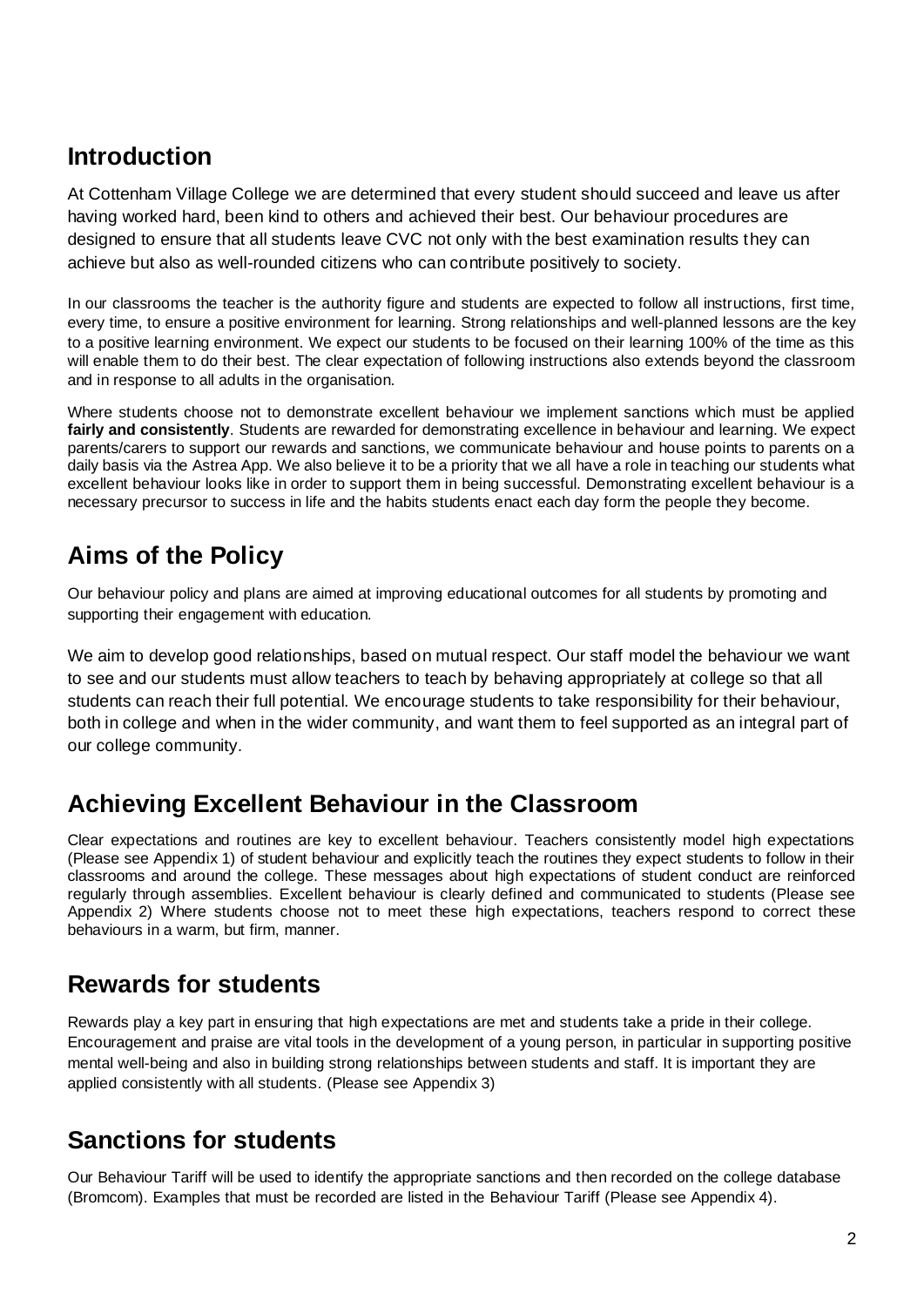Cottenham Village College will not tolerate any behaviour which might disrupt the learning of others. Equally, behaviour that might cause offence or harm to another person will be considered as a serious breach of our behaviour policy. Every child and staff member in our college deserves to feel safe, happy and able to enjoy their time in college.

Any child who chooses not to meet our expectations will be issued with a sanction. In the majority of cases we use a simple system of same day detentions which are swift and transparent. Parents / carers are notified that their child is in detention at lunchtime to enable them to change end of day arrangements if necessary.

Sanctions are issued as behaviour points which link to a centralised detention system and reflection facility to ensure students have the opportunity to consider and correct their behaviour. Where students are finding it particularly difficult to meet expectations, we work more closely with students and their families to ensure they have every opportunity to succeed and conform to our expectations.

Teachers will implement a range of behaviour strategies to ensure a positive learning environment. If a child then chooses not to meet our expectations they will be clearly instructed that they have a 'C1 – Verbal Warning'. If they continue to fail to meet expectations following the C1 they will be issued with a 'C2 – Behaviour Point'. This will be clearly communicated to them with a reminder of the detention at the end of the day and placed on the student's Bromcom record. If the inappropriate behaviour continues they will be issued with a 'C3 – Removal' and the teacher will request support to remove them from the classroom to be placed in the reflection room. Support is available primarily through requesting help through the on-call system. SLT are also on call to support colleagues and can be contacted via radio. Only one C2 can be issued per lesson unless the student fails to complete their homework **and**  chooses not to meet our behaviour expectations in that lesson.

If a student has been issued a C2 detention prior to lunchtime they should go, at the end of the same day, to room 6020 if it is for homework or to the main college hall for behaviour where they will be met by a member of the HOY/ HOF team or SLT. They will be required to work in silence from 3.10-4.10pm. If the C2 detention has been issued after 1.30pm then it will carry over to the following day.

If a student is removed from a lesson (C3) a successful restorative meeting should take place with their teacher before they are permitted to return to lessons in that subject (or to tutor time). This will be co-ordinated by the Pastoral Administrator along with the member of staff who issued the C3. If a restorative meeting is not able to take place in time for the next lesson, the student will be required to go to the Reflection Room for that lesson until such a time as the meeting can take place. Students will be expected to reflect upon the choices they made and the reason for their isolation.

<span id="page-2-0"></span>Further details outlining additional sanctions can be found in Appendix 5.

### **Detentions**

Teachers have a specific legal power to impose detention on pupils aged under 18. The following staff have been authorised by the Principal to impose detentions:

- all teachers including trainee teachers
- supply teachers
- cover supervisors
- any other paid employee

The Education Act of 2011 removed the obligation to give parents/carers 24 hours' notice of an after college detention, so that same-day after-college detentions may legitimately be imposed. In the interests of student safety, however, we send out an email communication during lunchtime to inform parents/carers that the detention has been set, so that appropriate arrangements may be made to ensure that the student is able to get home safely afterwards. Page 7 Detentions set during Period 5 will be carried over to the next day to ensure that parents/carers have enough time to make arrangements for their child/ren to be collected if necessary.

#### <span id="page-2-1"></span>**Suspensions**

There is no list of set behaviours for which a student can and cannot be suspended, and the decision to exclude lies with the Principal (or Vice Principal in the Principal's absence). A student can only be suspended for a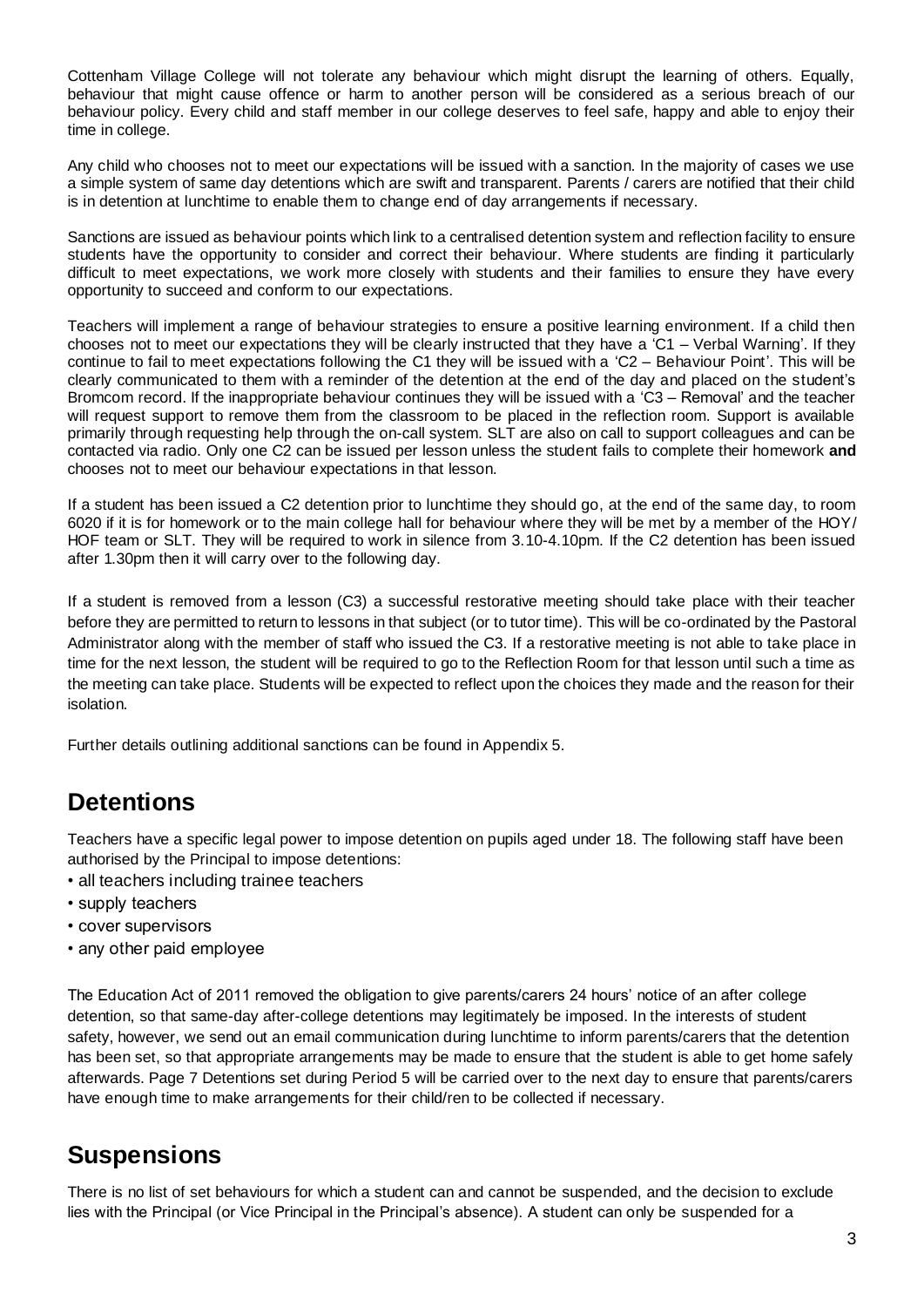disciplinary reason (e.g. because their behaviour violates the college's behaviour policy). They cannot, for example, suspend a student for academic performance/ability, or simply because they have additional needs or a disability that the college feels it is unable to meet. A student can be suspended for behaviour outside of college, or for repeatedly disobeying reasonable instructions.

We will take reasonable steps to set work for students during the first five days of a suspension. From the sixth day of a suspension, suitable full-time education must be arranged for students of compulsory college age (primary and secondary school age), except for Year 11 students (final year of secondary school) whose final exams have passed.

For the first five college days of any suspension, parents/carers must ensure that their child/ren of compulsory school age is not in a public place during college hours without very good reason. Parents/Carers must also ensure that their child/ren attends any new full-time education provided from the sixth day of exclusion (unless they have arranged suitable alternative education themselves).

## <span id="page-3-0"></span>**The power to discipline beyond the college day**

College disciplinary measures may legitimately be applied in response to any non-criminal bad behaviour and bullying which occurs off the college premises and which is witnessed by a member of the staff or reported to the college by a member of the public, even out of college hours, especially:

- when on the way to and from college:
- when participating in work experience placements, educational visits or sporting events;
- when wearing college uniform, or being otherwise identifiable as a member of the college;
- if the behaviour poses a threat to another student, member of staff or member of the public (which may be a physical threat, or a threat to emotional well-being, such as abusive use of internet, text or social media), especially when there is a link to being a member of the college or the Trust as a whole;
- when the behaviour could adversely affect the reputation of the college.

## <span id="page-3-1"></span>**Partnership with Parents/Carers**

Effective home-school liaison is one of the best means of ensuring that each individual student can work happily and successfully and that the college as a whole can function well. The principles of this are embodied in the Home-School Agreement). Day-to day communication between parents/carers and college is facilitated by the availability of email and text messaging, the Astrea App and Bromcom. Form Tutors and the Student Services team work together with parents/carers, for example in the formulation of PSPs (Pastoral Support Plans).

It should be noted, however, that the Education and Inspections Act 2006 makes it clear that the right to regulate students' conduct and impose sanctions does not depend on individual parental permission. The right derives from being a member of the college staff or being an authorised volunteer on college business such as trips and visits and may extend to students' behaviour beyond the college itself. Parents/Carers also have a duty to encourage their children's good behaviour at college.

## <span id="page-3-2"></span>**Supporting Behaviour**

Where a student is causing significant concern in terms of their behaviour we aim to support them in improving their behaviour to enable them to meet our expectations. This is a staged approach and could include:

- Being on report to their Tutor
- Being on report to their Head of Year
- Issuing a "Time-Out Card" which students can use to spend a short amount of time with a designated member of staff to 'cool-off'
- Restorative meetings between students and staff or students and other students
- Meeting with parent/carer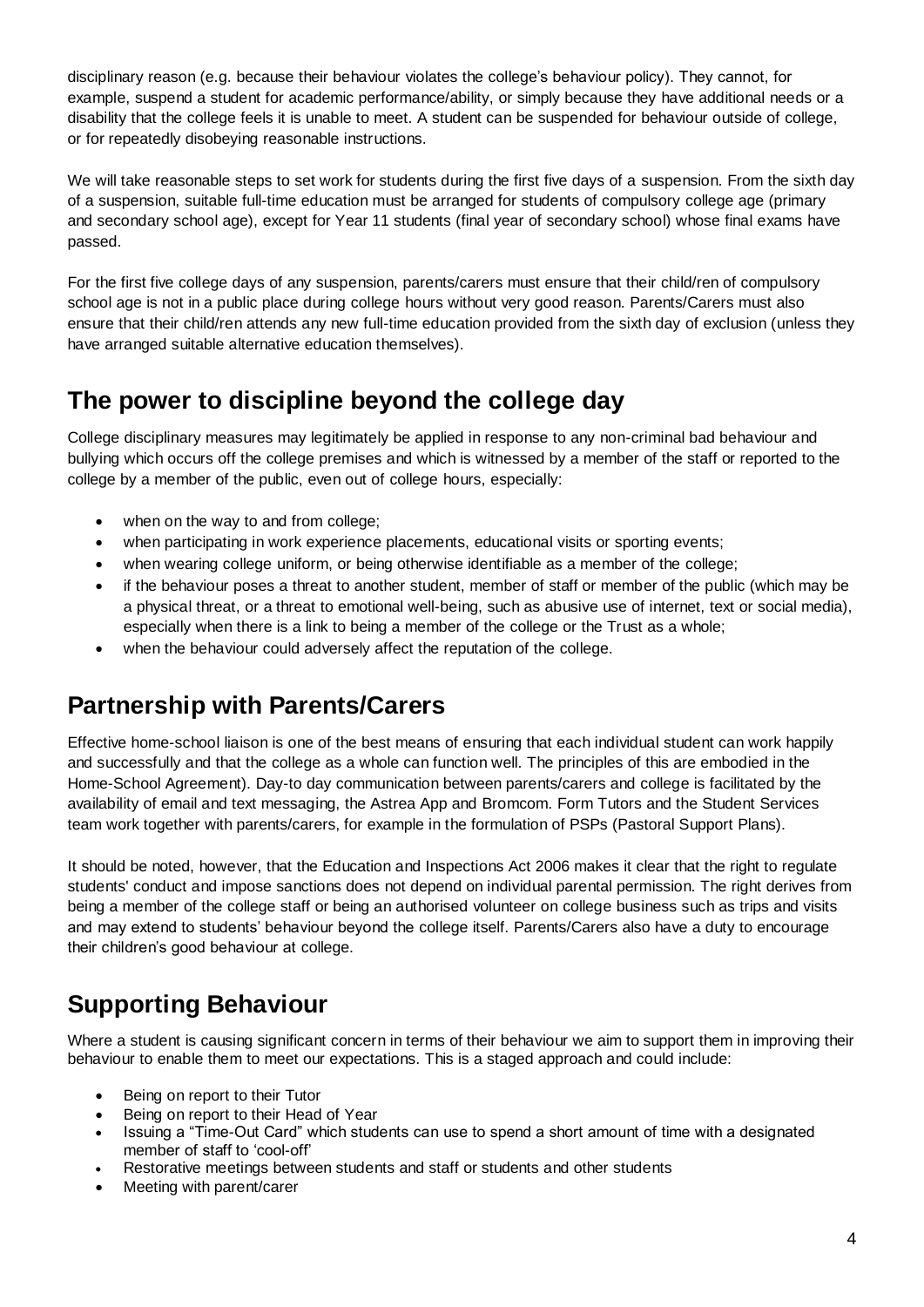- Sharing good practice between staff during meetings and via email, with a focus on strategies to support individuals
- Specific subject support from the teacher or Head of Department
- Meeting with the in college pastoral support team
- IBP Individual Behaviour Plan
- PSP Pastoral Support Plan
- Referral to district services
- Referral to a counsellor
- Referral to Alternative Provision provider
- 'Post-Suspension Meetings', which take place after a suspension, aimed at preventing further suspensions

CVC recognises its legal duty under the Equality Act 2010 to prevent students with a protected characteristic from being at a disadvantage. Consequently, our approach to challenging behaviour may be differentiated to cater to the needs of the student.

- CVC's special educational needs co-ordinators will evaluate a student who exhibits challenging behaviour to determine whether they have any underlying needs that are not currently being met.
- Where necessary, support and advice will also be sought from specialist teachers, an educational psychologist, medical practitioners and/or others, to identify or support specific needs.
- When acute needs are identified in a student, we will liaise with external agencies and plan support programmes for that child. We will work with parents to create the plan and review it on a regular basis.
- We recognise that early referral to multi-agency support is vital in providing students with the support that they need.

Each teacher should be clear about the prior attainment and individual needs of each student and should be particularly aware of those with:

- Education, Health and Care Plans (EHCP) / Individual Student Plans (ISPs) for students with special educational needs or disabilities
- Personal Education Plans (PEPs) for students who are looked after by the Local Authority
- Pastoral Support Programmes (PSPs) for students who are at risk of suspension
- Student-focussed risk assessments or Health Care Plans for students with complex medical needs.

#### <span id="page-4-0"></span>**The Power to Confiscate or Search**

Section 550ZA of the Education Act 1996 and the Schools (Specification and Disposal of Articles) Regulations 2012 give teachers the power to search students without consent for a number of 'prohibited items'. For the purpose of this policy, these include:

- Knives and weapons
- Laser pens
- Alcohol
- Illegal drugs
- Stolen items
- Tobacco, cigarette papers, vape pens and liquid
- Any food/products that may contain cannabis oil, referred to as 'edibles'
- Fireworks
- Pornographic images
- Aerosol spray
- Any article that has been or is likely to be used to commit an offence, cause personal injury or damage to property.

Where appropriate, items will be returned at the end of the college day. However, other arrangements may be made or imposed according to particular circumstances, e.g. times when an individual or all students have already been warned about items that could be confiscated. College staff can search students for any item which is banned by the college rules. Mobile phones, other devices with internet connectivity (e.g. smart watches) and ear/headphones will be confiscated until the end of the day and should be collected by the student's parent/carer if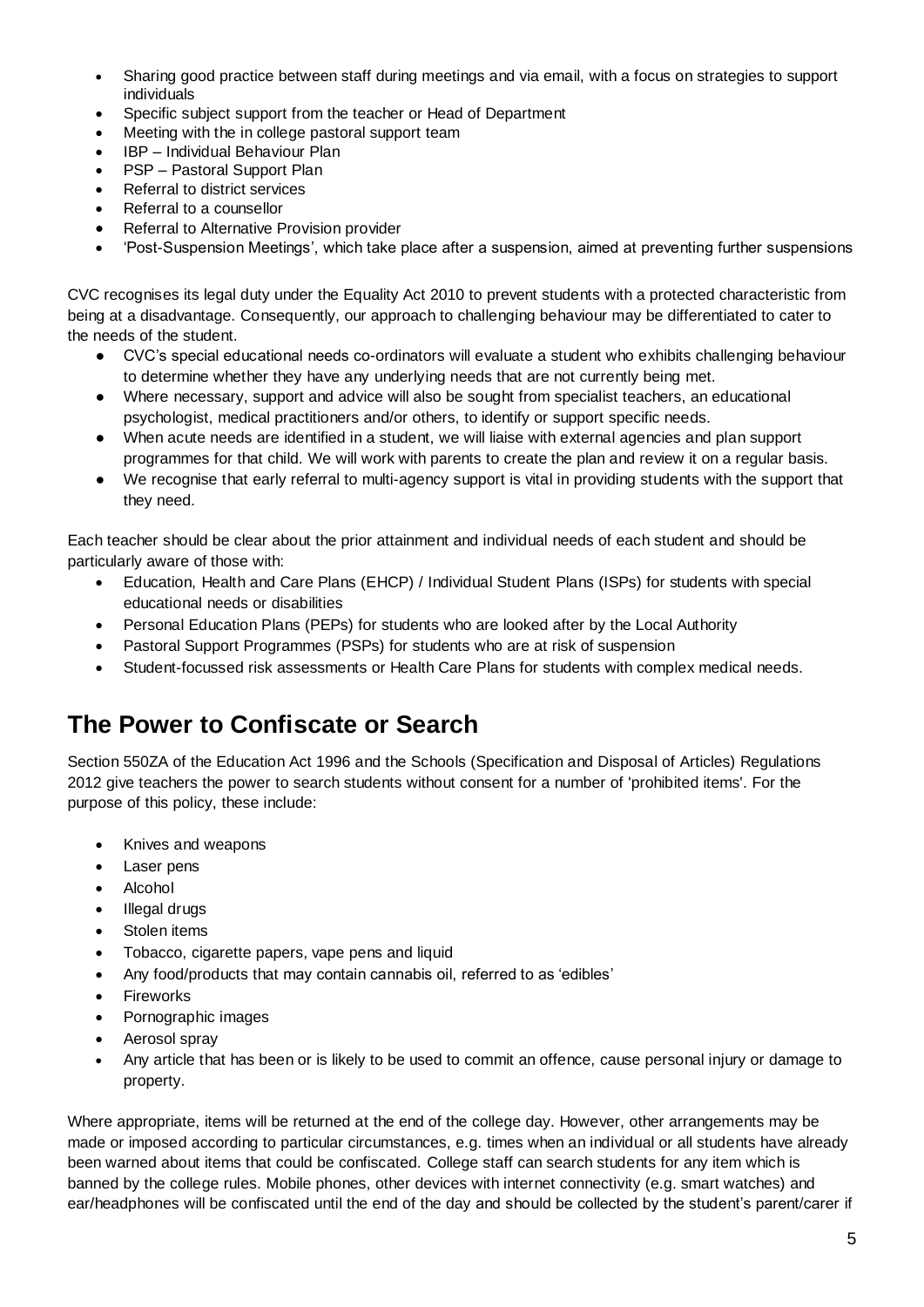they are used seen or heard during the college day. They may be used after the end of the college day or within the premises following the completion of an extra-curricular activity after 4pm.

Where possible all student searches will be carried out in the presence of at least two members of staff, including one of the same gender as a student and one who is a member of the Senior Leadership Team. In some circumstances, the police will be asked to give assistance. The search may proceed without the presence of the police in accordance with the Violent Crime Reduction Act 2006. Weapons and knives will be handed over to the police. Parent/carers will always be contacted should any 'prohibited items' be found during the search.

At CVC, the safety and wellbeing of every student is an absolute top priority, and we take great care to ensure that our academies are safe and enjoyable environments for everyone. We, therefore, have a robust policy of immediate suspension of any child who brings offensive weapons, including knives, into college; this is highly likely to be permanent. All searches will be recorded on our internal Safeguarding records (CPOMS).

Consideration will be given to all of the circumstances, including motivation and intent, surrounding a breach of the behaviour policy.

## <span id="page-5-0"></span>**Physical intervention**

<span id="page-5-1"></span>See DfE guidance: Use of reasonable force in schools (Please see Appendix 6)

#### **Guidance and other relevant policies**

The following guidance and policies work alongside our 'Behaviour for Learning Policy' to help us achieve the aims of this policy and our wider college aims:

- The most up to date government guidance on behaviour in schools can be found here: Behaviour and discipline in schools – DFE - January 2016 [\(https://bit.ly/391SZYA\)](https://bit.ly/391SZYA).
- The college takes a firm stand on offences affecting individuals, including bullying. Please see our Anti-Bullying Policy for more information.
- Persistent breaches of our Uniform Policy will result in intervention, consistent with this Behaviour for Learning Policy.
- All lessons should be well-planned in accordance with the guidance given in the Teaching and Learning Policy.
- When enforcing any of the details of this policy, account will be taken of the range of individual student needs in determining the appropriate use of sanctions in accordance with the Equality Act 2010.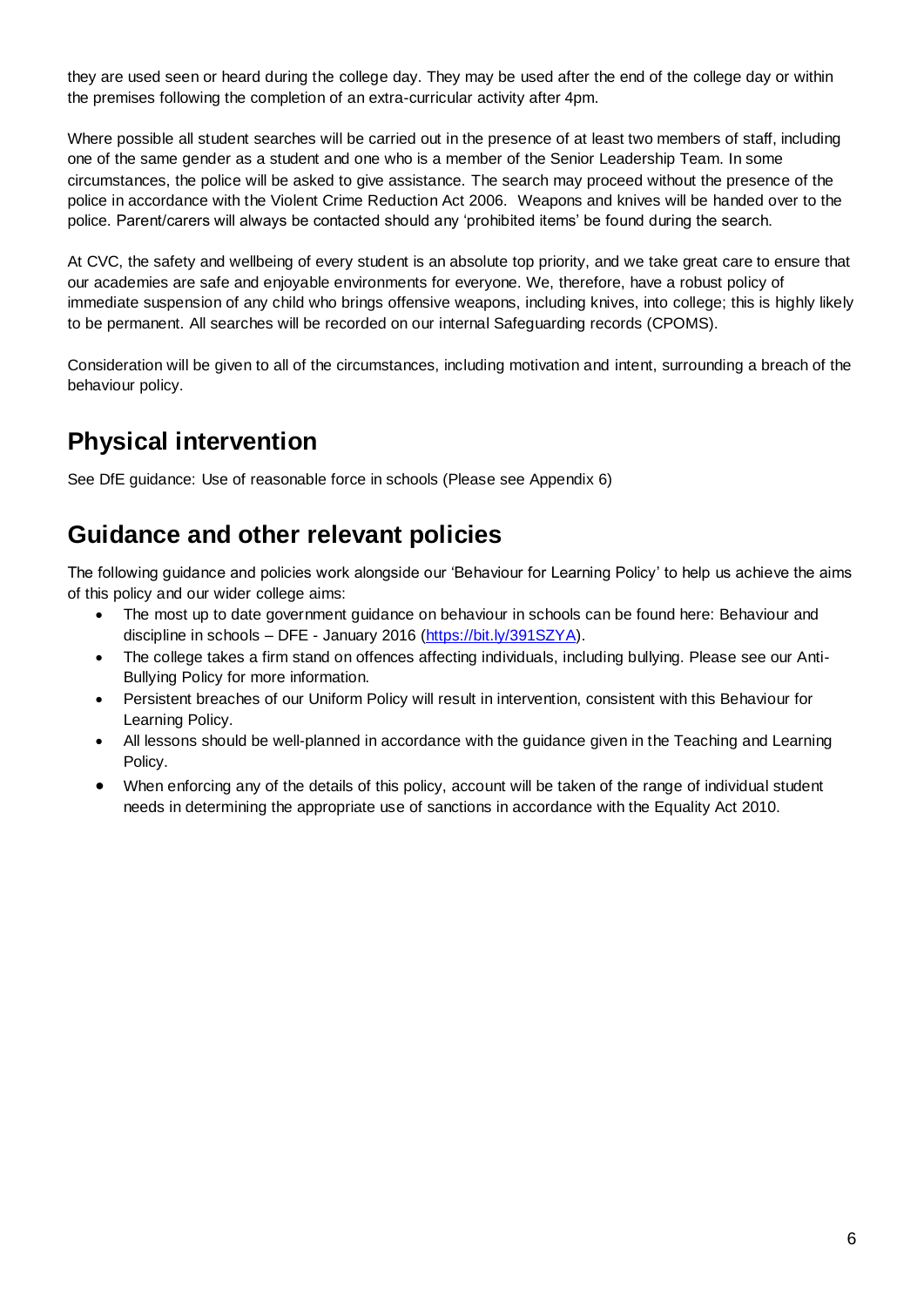## <span id="page-6-0"></span>**APPENDIX 1: Achieving Excellent Behaviour in the Classroom**

Clear expectations and routines are key to excellent behaviour. Teachers consistently model high expectations of student behaviour and explicitly teach the routines they expect students to follow in their classrooms and around the college. These messages about high expectations of student conduct are reinforced regularly through assemblies. Where students choose not to meet these high expectations, teachers respond to correct these behaviours in a warm, but firm, manner.



## High Expectations in the Classroom are defined by:

| <b>1. READY TO LEARN BY</b>                                                                                                                                                                                                                                                                                                        | 2. MAXIMISE LEARNING BY                                                                                                                                                                                                                             |  |  |
|------------------------------------------------------------------------------------------------------------------------------------------------------------------------------------------------------------------------------------------------------------------------------------------------------------------------------------|-----------------------------------------------------------------------------------------------------------------------------------------------------------------------------------------------------------------------------------------------------|--|--|
| • Being organised; have the right equipment everyday                                                                                                                                                                                                                                                                               | Being positive, doing your best and keep trying                                                                                                                                                                                                     |  |  |
| • Wearing the correct uniform in the correct way                                                                                                                                                                                                                                                                                   | Following all instructions from all staff                                                                                                                                                                                                           |  |  |
| • Arriving on time and settling quickly                                                                                                                                                                                                                                                                                            | Listening to each other                                                                                                                                                                                                                             |  |  |
| • Sitting in your seating plan                                                                                                                                                                                                                                                                                                     | Being responsible for your own learning                                                                                                                                                                                                             |  |  |
| • Using the toilet and filling water bottles before school or at                                                                                                                                                                                                                                                                   | Completing homework with care and handing it in on time                                                                                                                                                                                             |  |  |
| break and lunch times - NOT during the lesson                                                                                                                                                                                                                                                                                      | • Responding to your teachers' feedback                                                                                                                                                                                                             |  |  |
| <b>3. SHOW RESPECT BY</b><br>• Being respectful towards everyone in the school community<br>• Remembering that manners matter<br>• Showing respect to others and understanding their feelings<br>• Being a good role model to others<br>• Always placing litter in bins<br>• Responding to requests and instructions appropriately | <b>4. SHOW RESPONSIBILITY BY</b><br>Listening to adults and other students<br>• Taking responsibility for your own actions<br>Making the school a safe place<br>Playing your part in school life<br>Taking pride in yourself, others and our school |  |  |

## <span id="page-6-1"></span>**APPENDIX 2: Excellent Behaviour**

Excellent behaviour at CVC is where students demonstrate that they can:

- Arrive at college and all lessons on time
- Wear full college uniform and look smart at all times
- Have the correct equipment for all lessons
- Move around the site quietly, sensibly and with purpose
- Refrain from conflict or physical contact with others
- Be kind, polite and treat others with respect
- Work hard and remain focused on the task in all lessons
- Listen to and always follow all instructions from all staff
- Take responsibility for their own actions
- Take care of the buildings and resources
- Behave appropriately on the way to and from college
- Be ambassadors for CVC on college trips and when out in the community
- Make a significant contribution to the life of the college and their local community
- Complete all homework tasks on time and to the best of their ability

Students should expect to be rewarded for demonstrating excellent behaviour but equally must expect sanctions to be applied if they fail to do so.

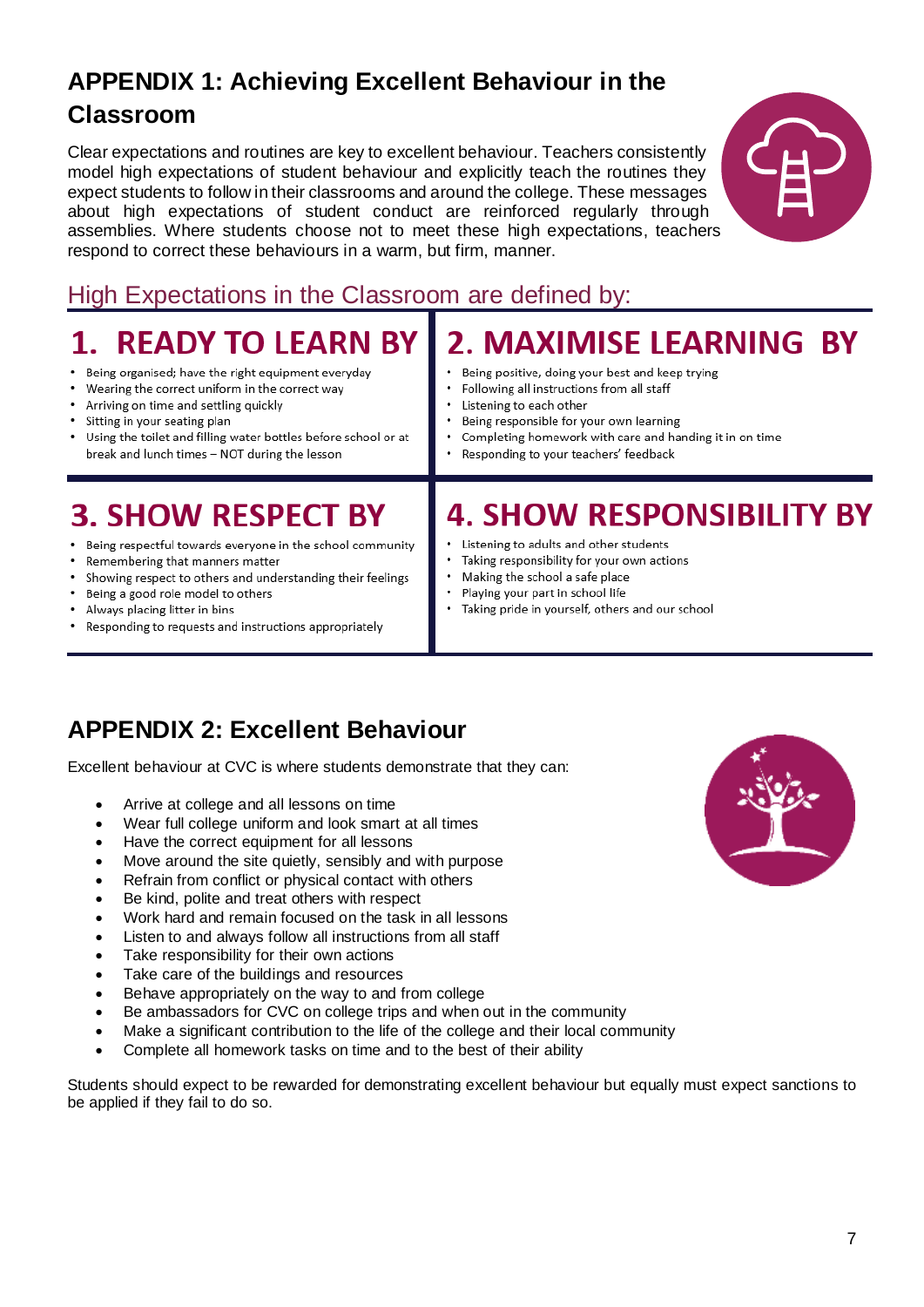## <span id="page-7-0"></span>**APPENDIX 3: House Points and Rewards**

Rewards play a key part in ensuring that high expectations are met and students take a pride in their college. Encouragement and praise are vital tools in the development of a young person, in particular in supporting positive mental well-being and also in building strong relationships between students and staff. It is important that colleagues try to ensure that the number of house points awarded exceed the number of behaviour points, though this should not discourage colleagues from sanctioning a student using a behaviour point (as a guide last year the ratio of SHINE (now house) points to behaviour points was 5:1).

The principal way of rewarding students on a day-to-day basis is through awarding house points which are recorded on Bromcom. It is important that house points are awarded for excellence, not simply for meeting our expectations.

| <u>Ulah Thay Wish to award house points for the following.</u> |                                                |  |
|----------------------------------------------------------------|------------------------------------------------|--|
| Excellent piece of classwork                                   | Helping someone else                           |  |
| Excellent piece of homework                                    | Trying hard before asking for help             |  |
| Full marks (or high score) in a test                           | Making an excellent contribution to discussion |  |
| Demonstrating resilience                                       | Looking after someone else                     |  |
| Representing the college                                       |                                                |  |

Staff may wish to award house points for the following:

Students are rewarded for the number of house points they have collected. In each weekly assembly the Head of Year will congratulate students who have been awarded the highest number of house points. In the final week of each half term a celebration assembly is held to congratulate students who are deserving of recognition. Rewards are presented in assemblies each half term and are cumulative throughout each college year:

| No. of achievement points | <b>Reward</b> | Presented in assembly by |
|---------------------------|---------------|--------------------------|
|                           | <b>TBC</b>    | Tutor                    |
| 25                        | TBC           | Tutor                    |
| 50                        | TBC           | Head of Year             |
| 75                        | <b>TBC</b>    | Member of SLT            |
| 100                       | <b>TBC</b>    | Principal                |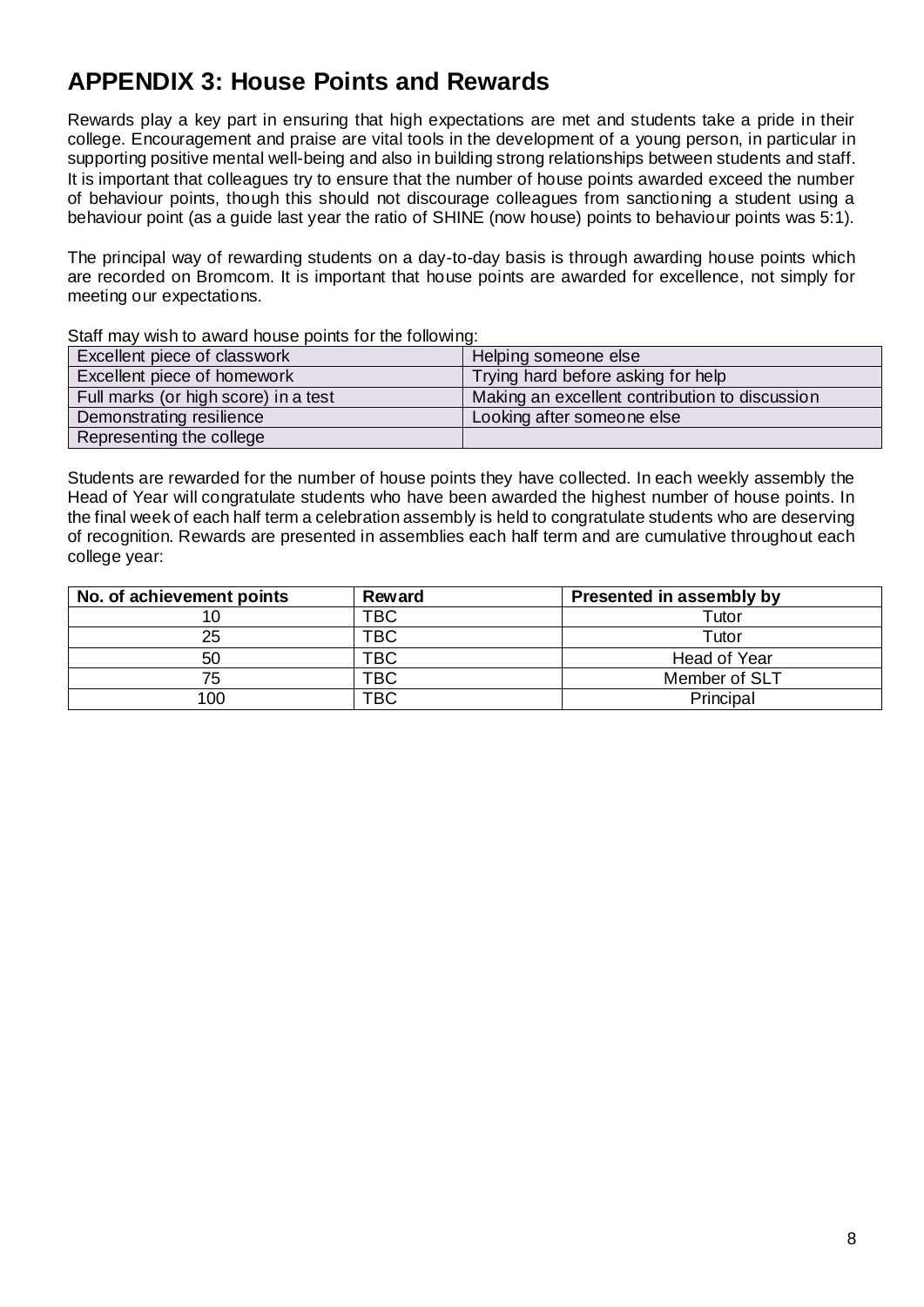## <span id="page-8-0"></span>**APPENDIX 4: Behaviour Tariff**

| Level          | Incident + This is by no means an exhaustive list but t gives an infication of the<br>Estimated includes that may occur.                                                                                                                                                                                                                                                                                                                                                                                                                      | <b>Immediate Consequences</b>                                                                                                                                                                                                                                                                                              | <b>Staff Responsible</b>                                                                                                                                                                                                                                                                                                                                                                                             | Follow-up Consequences                                                                                                                                                                                                                                                                                                                                                              |
|----------------|-----------------------------------------------------------------------------------------------------------------------------------------------------------------------------------------------------------------------------------------------------------------------------------------------------------------------------------------------------------------------------------------------------------------------------------------------------------------------------------------------------------------------------------------------|----------------------------------------------------------------------------------------------------------------------------------------------------------------------------------------------------------------------------------------------------------------------------------------------------------------------------|----------------------------------------------------------------------------------------------------------------------------------------------------------------------------------------------------------------------------------------------------------------------------------------------------------------------------------------------------------------------------------------------------------------------|-------------------------------------------------------------------------------------------------------------------------------------------------------------------------------------------------------------------------------------------------------------------------------------------------------------------------------------------------------------------------------------|
| co             | <b>Communication Log</b>                                                                                                                                                                                                                                                                                                                                                                                                                                                                                                                      |                                                                                                                                                                                                                                                                                                                            |                                                                                                                                                                                                                                                                                                                                                                                                                      |                                                                                                                                                                                                                                                                                                                                                                                     |
| C1             | C1 - Verbal Warning - 1 Behaviour Point<br>Lack of equipment/PE Kit/Books<br>Uniform issue<br><b>Dropping litter</b><br>Chewing gum<br>ateness to school<br>ateness to histon<br>Drisruption to Learning<br>Refusal to work / lack of effort<br>Refusal to follow reasonable instructions                                                                                                                                                                                                                                                     | C1 behaviour may result in:<br>Verbal warning<br>Change seating plan<br>Time out to access learning (no more than 2 minutes)<br>Lunchtime litter pick                                                                                                                                                                      | All Staff should record the<br>behaviour event on Bromcom<br>the same day as the behaviour<br>avent.                                                                                                                                                                                                                                                                                                                 | Form tutor to track the number of<br>C1 behaviour points, particularly<br>looking at Low Level Disruption.<br>Low Level Disruption is not<br>tolerated. If a student receives 3<br>or more C1s in a DAY a 1 hour<br>same day detention is allocated<br>and recorded as C2 - Disruption to<br>Learning.                                                                              |
| C <sub>2</sub> | C2-Behaviour Point - 2 Behaviour Points<br>Drisruption to Learning<br>Refusal to work / lack of effort<br>lefusal to follow reasonable instructions<br>Mobile phone used, seen or beard.<br>Failure to complete homework<br>Verbal abuse/Nudeness - adult<br>Tigure-zanahuffuational advay                                                                                                                                                                                                                                                    | Continued Ct or C2 behaviour may result in:<br>Change seating plan<br>Time out to access learning (no more than 2 minutes)<br>A 1 hour, same day centralised detention                                                                                                                                                     | All Staff should record the<br>behaviour event on Bromcom<br>and select appropriate<br>Immediate and follow up<br>actions.                                                                                                                                                                                                                                                                                           | Notes on Bromcom to inform<br>tutor, parents/carer of the<br>incident.<br>Reflect, repair and restore<br>Appropriate educational<br>consequence                                                                                                                                                                                                                                     |
| C3             | C3-Removal from lesson-3 Behaviour Points<br>Driszuption to Learning<br>Rehusal to work / lack of effort<br><b>Refusal to follow instructions</b><br>Esmanual against sharepoon<br><b>Missed Detention</b><br>Failed Detention<br>Verbal abuse/Rudeness - adult<br>Verbal abuse/Rudeness-pupil                                                                                                                                                                                                                                                | Continued C1-C2 or C3 behaviour may result in:<br>Removal to the IER to the same point in the day, the<br>following day<br>Internal Exclusion the following day<br>A 1 hour, same day centralised detention<br>Internal Exclusion the following day and a A 1 hour, same<br>day centralised detention.                     | All Staff should record the<br>behaviour event on Bromcom<br>and select appropriate<br>immediate and follow up<br>actions.<br>Follow up actions/investigations<br>will be competed by HOY/SLT.                                                                                                                                                                                                                       | Notes on Bromcom to Inform<br>tutor, parents/carer of the<br>incident.<br>Letter sent home to parent/carer<br>via school communications<br>system.<br>Reflect, repair and restore<br>Appropriate educational<br>consequence.<br>If a student receives 2 or more Cits<br>in a week then a parental meeting<br>with the HOY is completed.                                             |
| C <sub>5</sub> | C5-5 Behaviour Points<br>Failure to complete time in tER<br>Semous disruption/parsistent disruption to Learning<br>Refusal to work / lack of effort<br>Refusal to follow instructions.<br>Nerbal abuse/Rudeness-adult<br>Verbal abuse/Rudeness - pupil<br>Drug/alcohol/smoking related incident<br>Physical Violence - adult<br>Physical Violence - pupil<br>Bringing a dangerous or prohibited item on site<br>Unsafe Behaviour<br>Damage to school/other's property.<br>Theft<br>Throwing items<br>Truanting-internal<br>Truanting-external | Continued Ct-C3 behaviour may result in:<br>A 1 hour, same day centralised detention<br>Internal Exclusion the following day and a A 1 hour, same<br>day centralised detention.<br>Removal to the IER for the remainder of the day<br>Internal Exclusion the following day<br>Suspension (1-5 days)<br>Permanent Exclusion | All Staff should record the<br>behaviour event on Bromcom.<br>will be competed by HOY/SLT.<br>Suspension (1-3 days)<br>This decision will be made by<br>the Principal or members of the<br>Senior Leadership Team<br>deputising for the Head Teacher.<br>This is an official exclusion and<br>will be recorded on the<br>student's record.<br>Permanent exclusion<br>This decision will be made by<br>the Principal. | Notes on Bromcom to inform.<br>parents/carer of the incident.<br>When recorded on Bromcom<br>Follow up actions/investigations event should be left open, HOY<br>and SLT should be notified.<br>Letter sent home to parent/carer<br>via school communications<br>system.<br>Reintegration meeting with Head<br>of Year or Senior Leadership<br>Team.<br>Reflect, repair and restore. |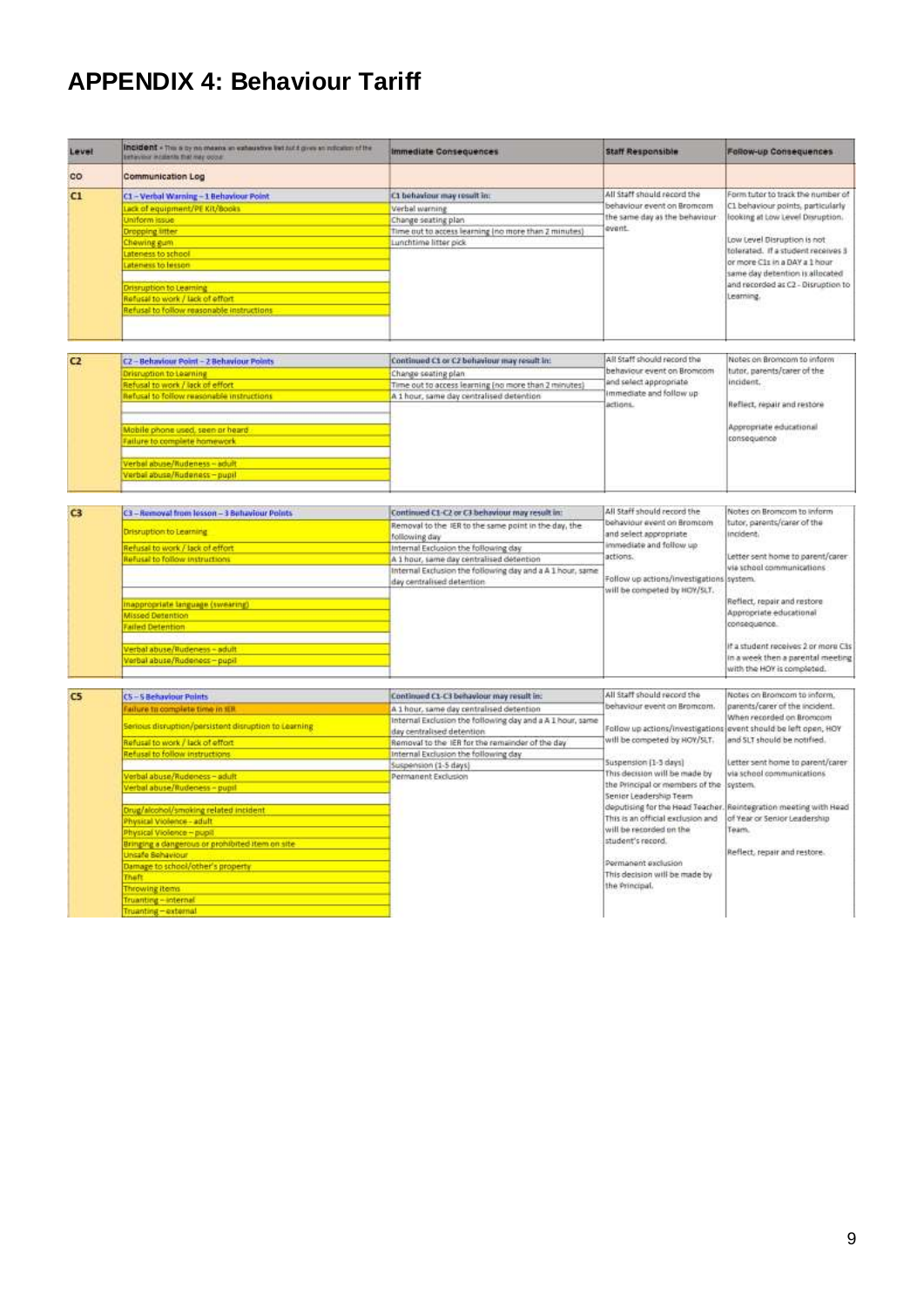## <span id="page-9-0"></span>**APPENDIX 5: Interventions and Sanctions**

| <b>Sanction</b>    | <b>Notes</b>                                                                                               |
|--------------------|------------------------------------------------------------------------------------------------------------|
| <b>Behaviour</b>   | Recorded on Bromcom by the teacher/cover supervisor in the lesson where any level of action has            |
| <b>Points</b>      | been taken to modify behaviour that does not meet expectations. The points are centrally monitored         |
|                    | by Form Tutors, HoY and the Pastoral Team.                                                                 |
| After-             | The Education and Inspections Act 2006 gives legal backing to the detention of students on disciplinary    |
| college            | grounds at the end of a college session, without the consent of parents; The Education Act 2011            |
| detention          | removed the obligation to give 24 hours' notice to parents, but it is good practice to ensure that parents |
|                    | are notified of the detention in the case of a same-day detention.                                         |
|                    | Detentions will be reasonable and proportionate to the offence. In the event of dispute, the Principal or  |
|                    | another member of the Senior Leadership Team is authorised to issue a ruling. There is no legal right      |
|                    | of appeal against detentions.                                                                              |
|                    | Where there is particular difficulty about transport home, the timing and date of a detention may be the   |
|                    | subject of negotiation between parents and teachers but this does not remove the right to detain.          |
|                    | Duration: 60 minutes $-3.10 - 4.10$ pm                                                                     |
| <b>Internal</b>    | Students may be withdrawn from lessons, breaks or lunchtimes in order to work on their own or in the       |
| exclusion          | internal reflection room. There is no legal right of appeal against internal exclusion. Students may also  |
|                    | be suspended from one college's learning community and placed in the reflection room of the partner        |
|                    | academy/school/college. This ensures that learning is uninterrupted and restorative work can be            |
|                    | conducted.                                                                                                 |
| <b>Behavioural</b> | Aspects of progress and conduct, including attendance, homework and behaviour, are monitored by            |
| <b>Reports</b>     | use of a variety of targeted reports, including Departmental, Head of Year, and SLT reports.               |
| <b>Pupil</b>       | These are intended primarily as forms of support which give students additional opportunities to           |
| <b>Support</b>     | demonstrate responsibility. There is a strong expectation that students on report will make significant    |
| Programme          | improvement in the area or areas being monitored.                                                          |
| (PSP)              | A PSP is a more formal document, available for use with students identified to be at risk of significant   |
|                    | underachievement and/or permanent exclusion. It records the behavioural improvement required and           |
|                    | sets deadlines for review. In normal circumstances, a PSP will be drawn up at a meeting involving staff,   |
|                    | parents and the student. A multi-agency assessment may be considered for students who display              |
|                    | continuous disruptive behaviour.                                                                           |
|                    | Failure to meet the targets set in a PSP is a serious matter that could warrant suspension or permanent    |
|                    | exclusion.                                                                                                 |
| <b>Suspension</b>  | Serious incidents of indiscipline or repeated lower level misconduct may result in:                        |
| or                 |                                                                                                            |
| <b>Permanent</b>   | <b>Suspension</b> from college. A student may be suspended for up to 45 days in any one college year.      |
| <b>Exclusion</b>   | Where a student has been suspended for 15 days or more in one college term we are required to              |
|                    | complete a PEAP document (Pre-suspension assessment plan) to ensure we are doing everything we             |
|                    | can to help and support the student to modify their behaviour.                                             |
|                    |                                                                                                            |
|                    | A Managed Move (or alternative provision) will be arranged in partnership with the District Team. A full   |
|                    | risk assessment will be completed before any move is finalised.                                            |
|                    | Permanent Exclusion may be imposed in response to the most serious forms of misconduct, including          |
|                    | proven malicious allegations against staff, and/or in situations where suspensions have not brought        |
|                    |                                                                                                            |
|                    | about a required change in a student's conduct.                                                            |
|                    | Only the Principal or the Vice Principal, may suspend students. In practice, suspensions are usually       |
|                    | considered and recommended to the Principal by other senior staff. There is a legal right of appeal        |
|                    | against all forms of suspension and permanent exclusion. This is restated in letters to parents            |
|                    | concerning suspensions and permanent exclusion. Further details are readily available from the local       |
|                    | authority                                                                                                  |
|                    | The Trust receives termly reports on suspensions and deals with matters of appeal and review through       |
|                    | members of the Procedures Committee.                                                                       |